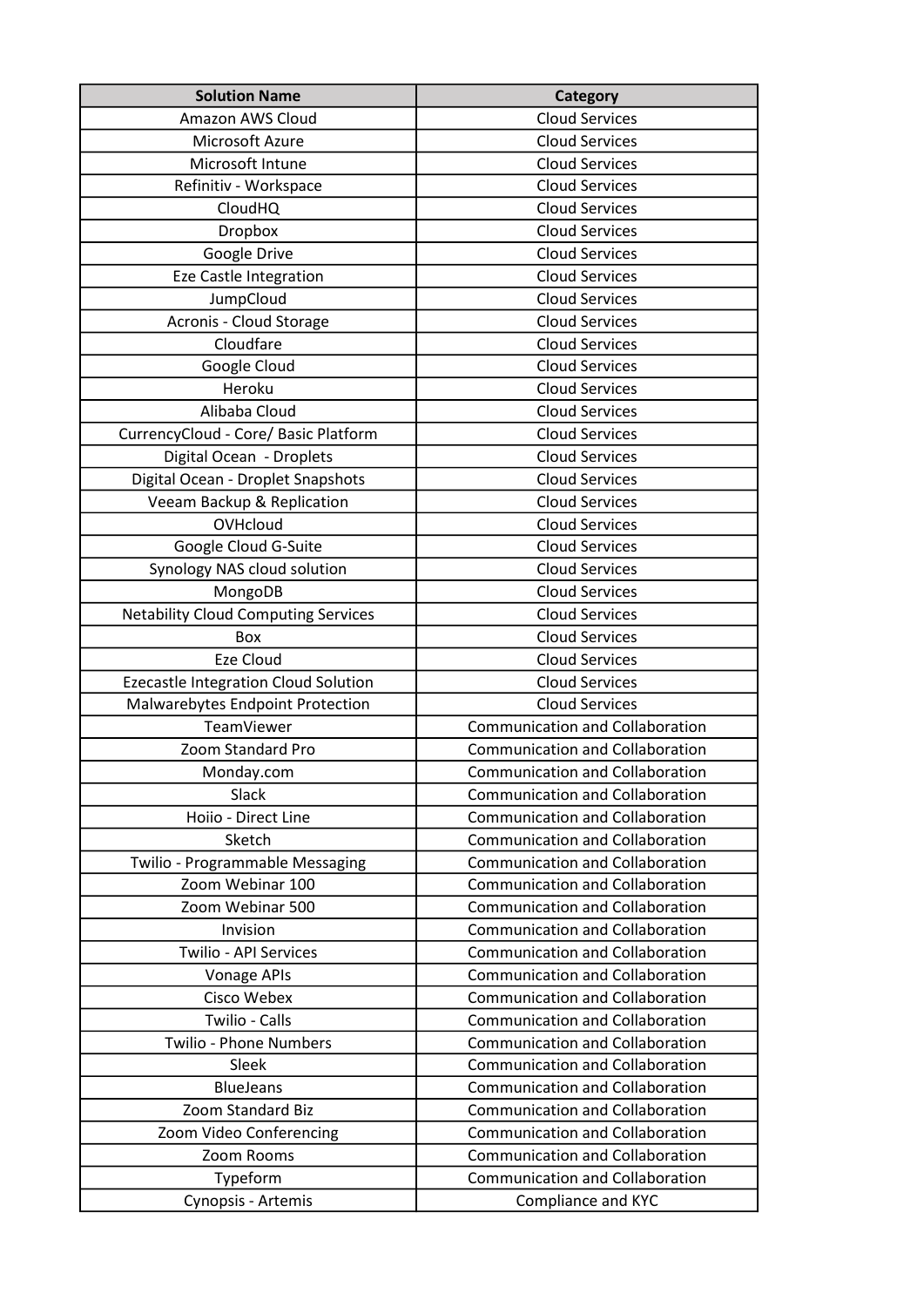| <b>Solution Name</b>                         | <b>Category</b>                             |
|----------------------------------------------|---------------------------------------------|
| Factiva - Risk Database Search               | Compliance and KYC                          |
| Cynopsis - Ares                              | Compliance and KYC                          |
| Cynopsis - Athena                            | Compliance and KYC                          |
| Jumio - Netverify (ID Verification)          | Compliance and KYC                          |
| Merkle Science - Pro                         | Compliance and KYC                          |
| Factiva - Dow Jones                          | Compliance and KYC                          |
| WenConsulting IFAM+ (Integrated Financial    |                                             |
| Advisory Marketplace) System - NDI           | Compliance and KYC                          |
| <b>Integration Digital Signing</b>           |                                             |
| Acuris - KYC6 Search                         | Compliance and KYC                          |
| Comply Advantage                             | Compliance and KYC                          |
| Refinitiv - World Check                      | Compliance and KYC                          |
| Bureau Van Dijk                              | Compliance and KYC                          |
| LexisNexis World Compliance                  | Compliance and KYC                          |
| Horangi Warden                               | Compliance and KYC                          |
| Know Your Customer Limited - Software        | Compliance and KYC                          |
| License                                      |                                             |
| <b>Accuity Online Compliance Bundle</b>      | Compliance and KYC                          |
| Chainalysis - KYT Compliance Software Suite  | Compliance and KYC                          |
| Merkle Science - Onchain Monitoring Tool     | Compliance and KYC                          |
| <b>Elliptic AML</b>                          | Compliance and KYC                          |
| <b>Biz4x Premium</b>                         | Compliance and KYC                          |
| Smartkarma                                   | Compliance and KYC                          |
| <b>Accuity Firco Compliance Link</b>         | Compliance and KYC                          |
| Regtank - Integrated Compliance Tool for KYC | Compliance and KYC                          |
| & Txn Monitoring Screening                   |                                             |
| Onfido                                       | Compliance and KYC                          |
| Clausematch                                  | Compliance and KYC                          |
| MailChimp                                    | <b>Customer Relationship and Engagement</b> |
| <b>Streak</b>                                | <b>Customer Relationship and Engagement</b> |
| <b>Affinity Seat License</b>                 | <b>Customer Relationship and Engagement</b> |
| Salesforce - Essential                       | <b>Customer Relationship and Engagement</b> |
| Intercom - Articles                          | <b>Customer Relationship and Engagement</b> |
| Intercom - Inbox                             | <b>Customer Relationship and Engagement</b> |
| Intercom - Messages                          | <b>Customer Relationship and Engagement</b> |
| Zendesk - Chat                               | <b>Customer Relationship and Engagement</b> |
| Zoho CRM                                     | <b>Customer Relationship and Engagement</b> |
| Freshworks - FreshChat                       | <b>Customer Relationship and Engagement</b> |
| Zendesk - Support                            | <b>Customer Relationship and Engagement</b> |
| Zendesk - Talk                               | Customer Relationship and Engagement        |
| Salesforce - Sales Cloud                     | <b>Customer Relationship and Engagement</b> |
| Intercom - Early Stage Program               | <b>Customer Relationship and Engagement</b> |
| Freshworks - FreshSales                      | <b>Customer Relationship and Engagement</b> |
| Freshworks - FreshDesk                       | <b>Customer Relationship and Engagement</b> |
| Salesforce - Premier Success                 | <b>Customer Relationship and Engagement</b> |
| Salesforce Pardot - Growth                   | <b>Customer Relationship and Engagement</b> |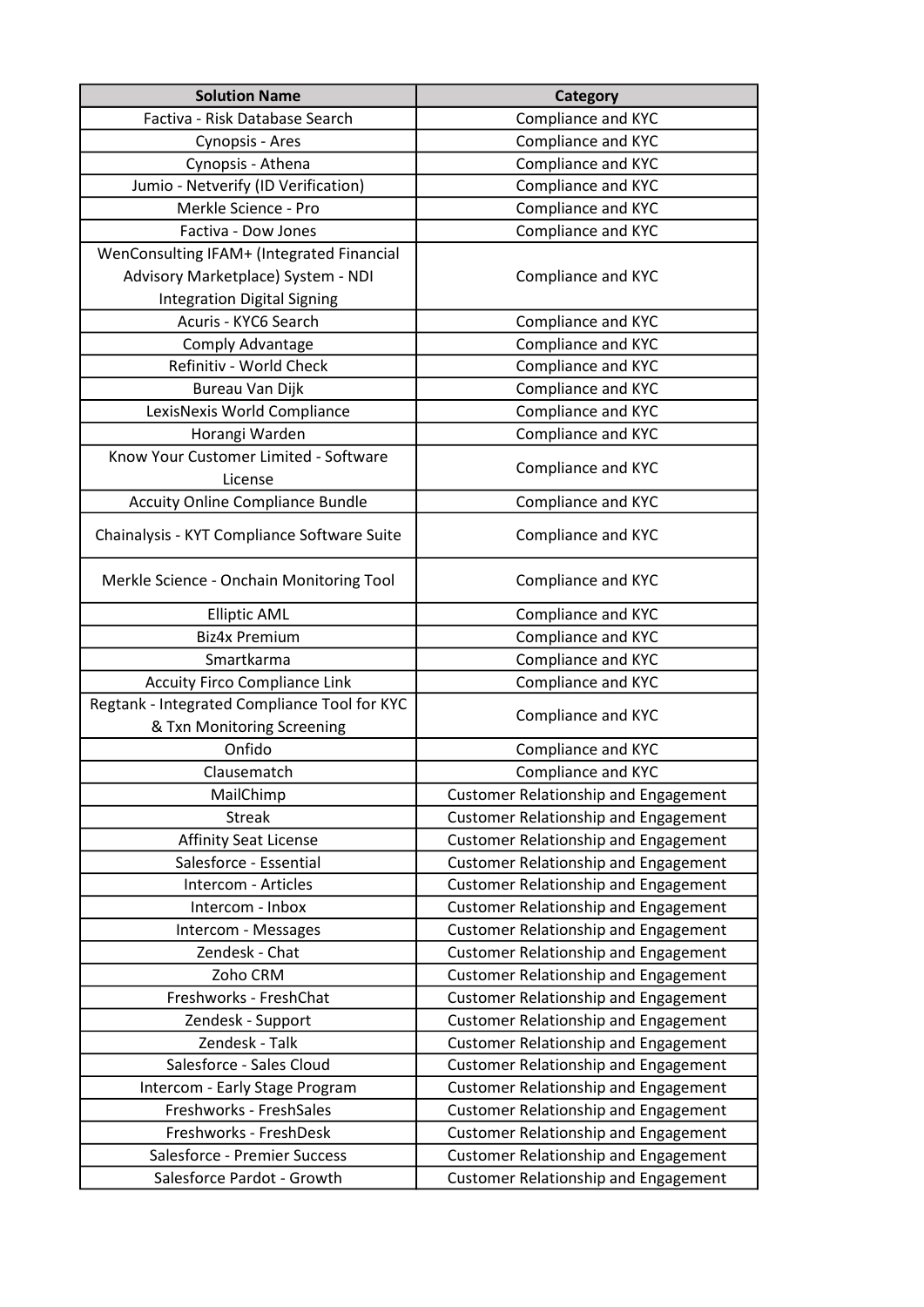| <b>Solution Name</b>                      | Category                                    |
|-------------------------------------------|---------------------------------------------|
| SS&C Tradar Portfolio Mangement System    |                                             |
| (PMS)                                     | <b>Customer Relationship and Engagement</b> |
| Salesforce - Premier Success Plan         | <b>Customer Relationship and Engagement</b> |
| <b>Backstop CRM</b>                       | Customer Relationship and Engagement        |
| Canopy                                    | <b>Data-Related Services</b>                |
| Bloomberg - Data License                  | <b>Data-Related Services</b>                |
| <b>Bloomberg - Disaster Recovery</b>      | <b>Data-Related Services</b>                |
| Crunchbase                                | <b>Data-Related Services</b>                |
| Pregin                                    | <b>Data-Related Services</b>                |
| Quantium CORE/EDGE                        | <b>Data-Related Services</b>                |
| Bloomberg - Asset & Investment Management |                                             |
| (AIMS)                                    | <b>Data-Related Services</b>                |
| Pitchbook                                 | <b>Data-Related Services</b>                |
| Sisense License                           | <b>Data-Related Services</b>                |
| Unicorn Data EOD All-In-One               | <b>Data-Related Services</b>                |
| Bloomberg - Anywhere                      | <b>Data-Related Services</b>                |
| Experian - Questnet                       | <b>Data-Related Services</b>                |
| Experian                                  | <b>Data-Related Services</b>                |
| Refinitiv - Eikon Core                    | <b>Data-Related Services</b>                |
| <b>Smartsheet Business Plan</b>           | <b>Data-Related Services</b>                |
| Ansadara Subscription                     | <b>Data-Related Services</b>                |
| Holistics                                 | <b>Data-Related Services</b>                |
| Refinitiv Alphadesk OMS & EMS Service     | <b>Data-Related Services</b>                |
| Bloomberg - Exchange                      | <b>Data-Related Services</b>                |
| SaltEdge                                  | <b>Data-Related Services</b>                |
| <b>Bloomberg - Terminal</b>               | <b>Data-Related Services</b>                |
| <b>Oxford Economics Subscription</b>      | <b>Data-Related Services</b>                |
| Bloomberg - Indices                       | <b>Data-Related Services</b>                |
| Optimai Portfolio Management & Analytics  |                                             |
| Systems                                   | <b>Data-Related Services</b>                |
| FactSet - Workstations                    | <b>Data-Related Services</b>                |
| Venturecap Insights                       | <b>Data-Related Services</b>                |
| Algoseek                                  | <b>Data-Related Services</b>                |
| Numerix Oneview Asset Management (OVAM)   | <b>Data-Related Services</b>                |
| Velox                                     | <b>Data-Related Services</b>                |
| FlexM Base Software Licence               | <b>Data-Related Services</b>                |
| Bloomberg - Stock Exchange Data           | <b>Data-Related Services</b>                |
| Mergermarket APAC                         | <b>Data-Related Services</b>                |
| <b>CreditSights Subscription</b>          | <b>Data-Related Services</b>                |
| DealCloud                                 | <b>Data-Related Services</b>                |
| <b>Bloomberg - Data Services</b>          | <b>Data-Related Services</b>                |
| Tracxn                                    | <b>Data-Related Services</b>                |
| S&P Capital IQ                            | <b>Data-Related Services</b>                |
| <b>ABSS Accounting Software</b>           | Enterprise                                  |
| <b>Argus Enterprise Solution</b>          | Enterprise                                  |
| <b>Argus Taliance Solution</b>            | Enterprise                                  |
| GpayRoll                                  | Enterprise                                  |
| <b>QuickBooks</b>                         | Enterprise                                  |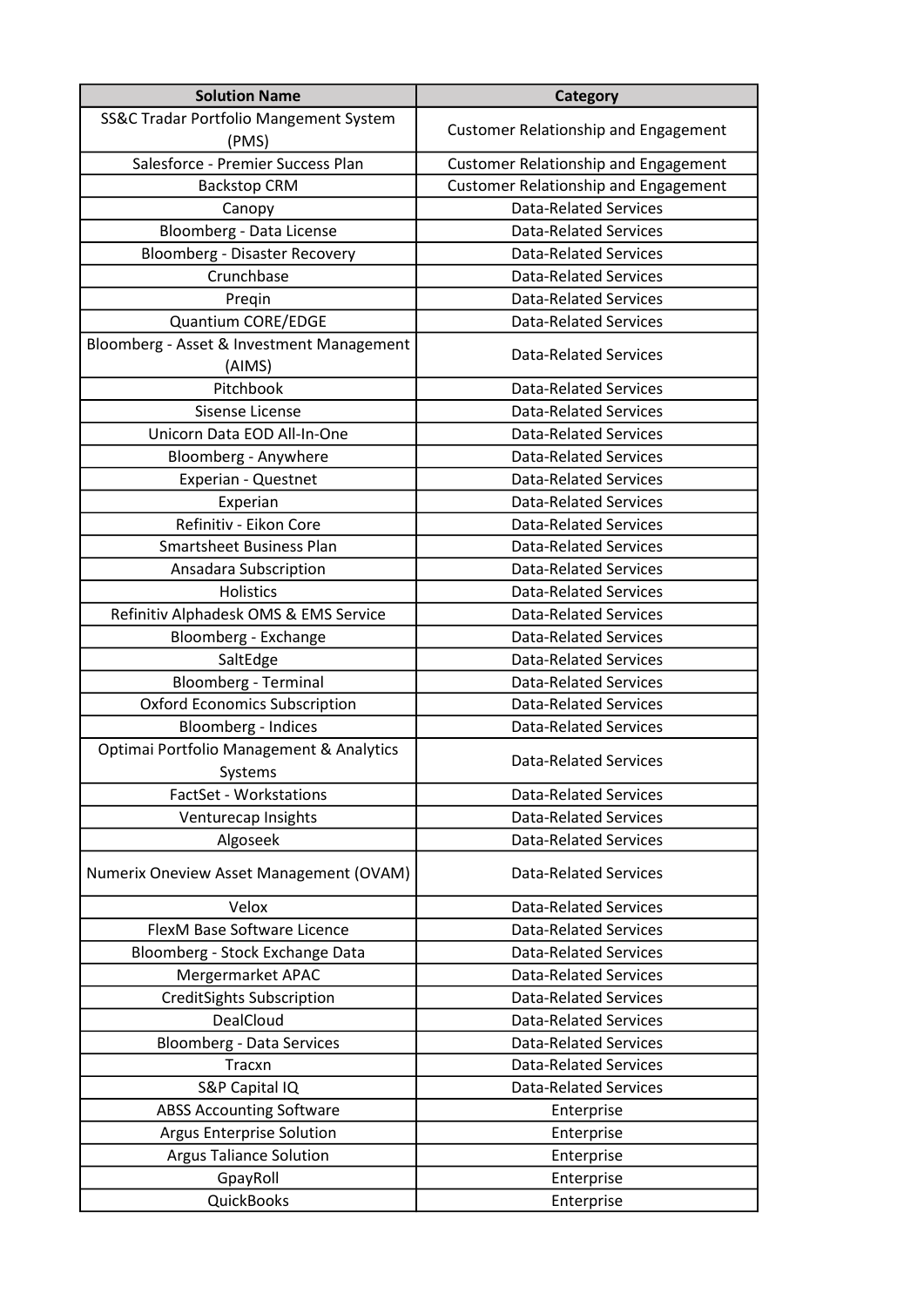| <b>Solution Name</b>                                          | <b>Category</b>               |
|---------------------------------------------------------------|-------------------------------|
| Rydoo                                                         | Enterprise                    |
| Xero                                                          | Enterprise                    |
| <b>Talenox</b>                                                | Enterprise                    |
| HR Easily - Module Subcription                                | Enterprise                    |
| Expensify                                                     | Enterprise                    |
| <b>IRESS License Fee</b>                                      | Enterprise                    |
| JustLogin                                                     | Enterprise                    |
| TeamWork Management Asia - WIZE<br>Subscription               | Enterprise                    |
| Digital Money Exchange Software License                       | Enterprise                    |
| <b>SAP Business One</b>                                       | Enterprise                    |
| Fixer                                                         | Enterprise                    |
| Matchmove Subscription                                        | Enterprise                    |
| LinkedIn Recruiter                                            | Enterprise                    |
| Enfusion                                                      | Enterprise                    |
| Quickbooks Online Plus                                        | Enterprise                    |
| <b>Surer Solution</b>                                         | Enterprise                    |
| <b>BambooHR</b>                                               | Enterprise                    |
| Vermeg Digital Fund Manager Compliance,<br>powered by Palmyra | Enterprise                    |
| Amazon AWS Marketplace                                        | <b>Marketing Productivity</b> |
| ActiveCampaign                                                | <b>Marketing Productivity</b> |
| <b>Hubspot Sales Hub</b>                                      | <b>Marketing Productivity</b> |
| Campaign Monitor                                              | <b>Marketing Productivity</b> |
| <b>Hubspot Marketing Hub</b>                                  | <b>Marketing Productivity</b> |
| LinkedIn Sales Navigator                                      | <b>Marketing Productivity</b> |
| Twilio - SendGrid                                             | <b>Marketing Productivity</b> |
| Unbounce Software subscription                                | <b>Marketing Productivity</b> |
| <b>Hubspot Service Hub</b>                                    | <b>Marketing Productivity</b> |
| Semrush                                                       | <b>Marketing Productivity</b> |
| <b>Mailgun Messages</b>                                       | <b>Marketing Productivity</b> |
| <b>LinkedIn Premium Business</b>                              | <b>Marketing Productivity</b> |
| Ahrefs                                                        | <b>Marketing Productivity</b> |
| SimilarWeb PRO Service - Private Investor<br>Solution         | <b>Marketing Productivity</b> |
| <b>SEMrush Pro Software</b>                                   | <b>Marketing Productivity</b> |
| Microsoft Azure VMWare                                        | <b>Office Productivity</b>    |
| <b>Adobe Creative Cloud</b>                                   | <b>Office Productivity</b>    |
| PandaDoc                                                      | <b>Office Productivity</b>    |
| Digify Team Plan                                              | <b>Office Productivity</b>    |
| Lucidchart                                                    | <b>Office Productivity</b>    |
| <b>Notion Team</b>                                            | <b>Office Productivity</b>    |
| Asana                                                         | <b>Office Productivity</b>    |
| DocuSign                                                      | <b>Office Productivity</b>    |
| DocSend                                                       | <b>Office Productivity</b>    |
| HelloSign                                                     | <b>Office Productivity</b>    |
| Broadridge Hosted Software License Fee                        | <b>Office Productivity</b>    |
| Adobe eSignature                                              | <b>Office Productivity</b>    |
| Calendly                                                      | <b>Office Productivity</b>    |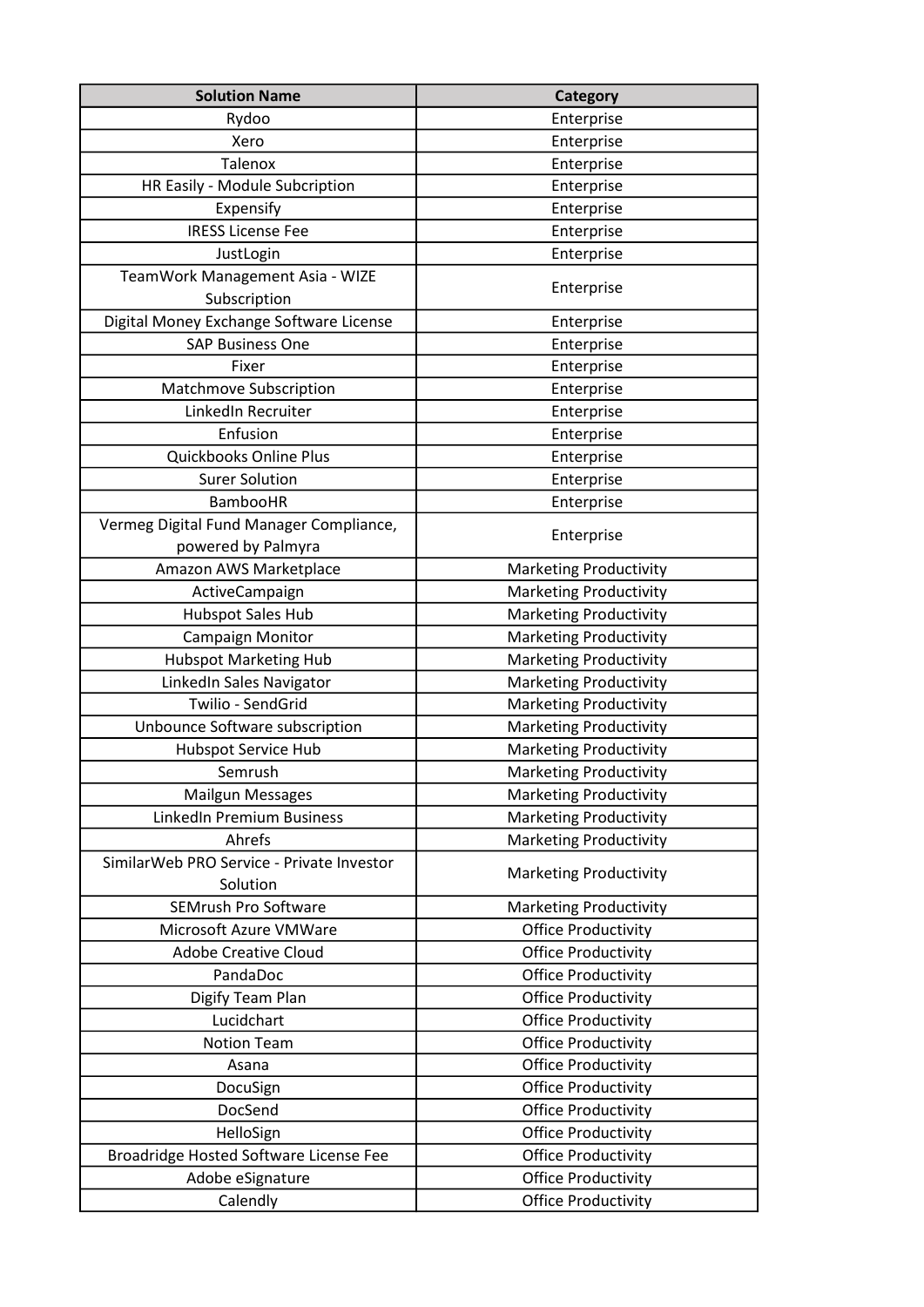| <b>Solution Name</b>                                                | Category                          |
|---------------------------------------------------------------------|-----------------------------------|
| Evernote                                                            | <b>Office Productivity</b>        |
| Adobe Systems Software                                              | <b>Office Productivity</b>        |
| Tableau                                                             | <b>Office Productivity</b>        |
| <b>Overflow Pro</b>                                                 | <b>Office Productivity</b>        |
| Microsoft 365 E3                                                    | <b>Office Productivity</b>        |
| Fundwave Fundcloud Fund Management                                  | <b>Office Productivity</b>        |
| Software Subscription                                               |                                   |
| Microsoft 365 Business                                              | <b>Office Productivity</b>        |
| Microsoft 365 Business Premium                                      | <b>Office Productivity</b>        |
| Microsoft 365 Email Essentials                                      | <b>Office Productivity</b>        |
| Mircosoft 365 Apps for business                                     | <b>Office Productivity</b>        |
| Microsoft 365 Business Standard                                     | <b>Office Productivity</b>        |
| ShadowProtect SPX Desktop                                           | <b>Office Productivity</b>        |
| Citrix Desktop-as-a-Service                                         | <b>Office Productivity</b>        |
| Microsoft 365 E5                                                    | <b>Office Productivity</b>        |
| Microsoft 365 E1                                                    | <b>Office Productivity</b>        |
| Adobe Sign Enterprise                                               | <b>Office Productivity</b>        |
| Kofax Power PDF                                                     | <b>Office Productivity</b>        |
| Google Workspace                                                    | <b>Office Productivity</b>        |
| Acrobat Pro DC                                                      | <b>Office Productivity</b>        |
| Github                                                              | <b>Project Management</b>         |
| <b>BrowserStack - Live</b>                                          | <b>Project Management</b>         |
| Sentry                                                              | <b>Project Management</b>         |
| Elastic Projects - Abstract                                         | <b>Project Management</b>         |
| Docker - Cloud Standard                                             | <b>Project Management</b>         |
| Postman                                                             | <b>Project Management</b>         |
| JetBrains IntelliJ IDEA Ultimate                                    | <b>Project Management</b>         |
| Microsoft SQL License                                               | <b>Project Management</b>         |
| Atlassian - BitBucket                                               | <b>Project Management</b>         |
| Atlassian - Confluence                                              | <b>Project Management</b>         |
| Atlassian - Jira                                                    | <b>Project Management</b>         |
| Zapier Subscription                                                 | <b>Project Management</b>         |
| Hotjar                                                              | <b>Project Management</b>         |
| Kissflow                                                            | <b>Project Management</b>         |
| Sevanta Dealflow                                                    | <b>Project Management</b>         |
| Microsoft Visio                                                     | <b>Project Management</b>         |
| Canva Pro                                                           | <b>Project Management</b>         |
| GoalsMapper                                                         | <b>Project Management</b>         |
| ClickUp                                                             | <b>Project Management</b>         |
| Figma                                                               | <b>Project Management</b>         |
| 1Password                                                           | <b>Security Related Solutions</b> |
| CYBERhythm                                                          | <b>Security Related Solutions</b> |
| Auth0 Identity Management Services                                  | <b>Security Related Solutions</b> |
| Duo Security                                                        | <b>Security Related Solutions</b> |
| Sophos Central Intercept X Advanced                                 | <b>Security Related Solutions</b> |
| FortiGate Unified Threat Protection (UTP)                           | <b>Security Related Solutions</b> |
| Mimecast M2A - Integrated Security, Email<br>Continuity & Archiving | <b>Security Related Solutions</b> |
| Netwrix Auditor                                                     | <b>Security Related Solutions</b> |